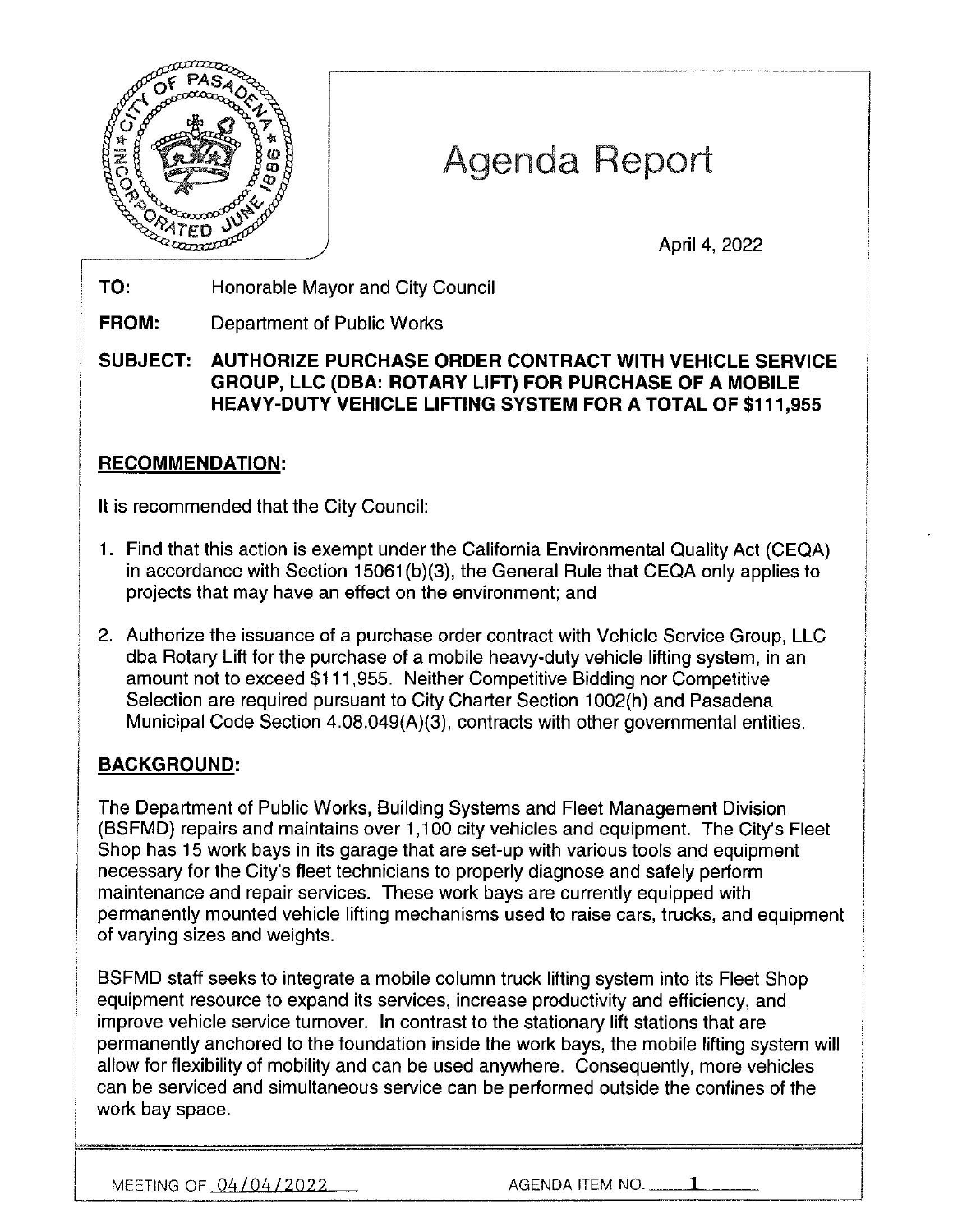Purchase of Mobile Vehicle Lifting System with Vehicle Service Group, LLC dba Rotary Lift April 4, 2022 Page 2 of 3

Sourcewell, formerly known as the National Joint Powers Alliance, is a public government agency created specifically by the Minnesota legislature as a local unit of government (under Minnesota Constitution, article XII, section 3). Sourcewell operates as a service cooperative and acts as a national municipal contracting agency which establishes and provides nationally leveraged and competitively solicited purchasing contracts that can be utilized by member agencies such as the City of Pasadena. In May 2015, Sourcewe11 issued a Request for Proposals for Fleet-Related Maintenance Equipment, Supplies, Services, and Inventory Management Solutions. Six submissions were received and evaluated by the Sourcewell selection committee. Submissions were scored on a weighted scale of eight different criteria such as pricing, warranty coverage, and variety of products and services offered. The process undergone by Sourcewell has resulted in competitive pricing. Based upon the findings of the selection committee, Vehicle Service Group, LLC was awarded a contract through July 21, 2022.

The vendor, Vehicle Service Group, LLC, has agreed to extend the contract prices, terms, and conditions under Sourcewell contract #061015-RRL to the City for the proposed purchase of one mobile vehicle lifting system comprised of six (6) portable column lifts. They will be enlisting a local Pasadena authorized dealer, Pacific Lift and Equipment Company, Inc., to provide the necessary setup and training upon delivery. This equipment will be delivered within 180 days after receipt of the purchase order.

Vehicle Service Group, Inc., established in 1925, is headquartered in Madison, Indiana. They have not done business with the City but have worked with other city municipalities such as Oxnard, Pomona, Salinas and South Lake Tahoe. It is to the best interest of the City to purchase the proposed mobile vehicle lifting system with Vehicle Service Group, LLC utilizing the Sourcewell contract #061015-RRL to expedite the time required to take delivery of new equipment and eliminate the need to solicit for items that are already competitively priced.

#### **COUNCIL POLICY CONSIDERATION:**

By providing the Public Works Department with the proper equipment to perform its function, the proposed purchase furthers the City Council's Strategic Plan goal to ensure public safety.

#### **ENVIRONMENTAL IMPACT:**

This purchase complies with all South Coast Air Quality Management District rules and regulations for engine emissions and clean air standards in the South Coast basin.